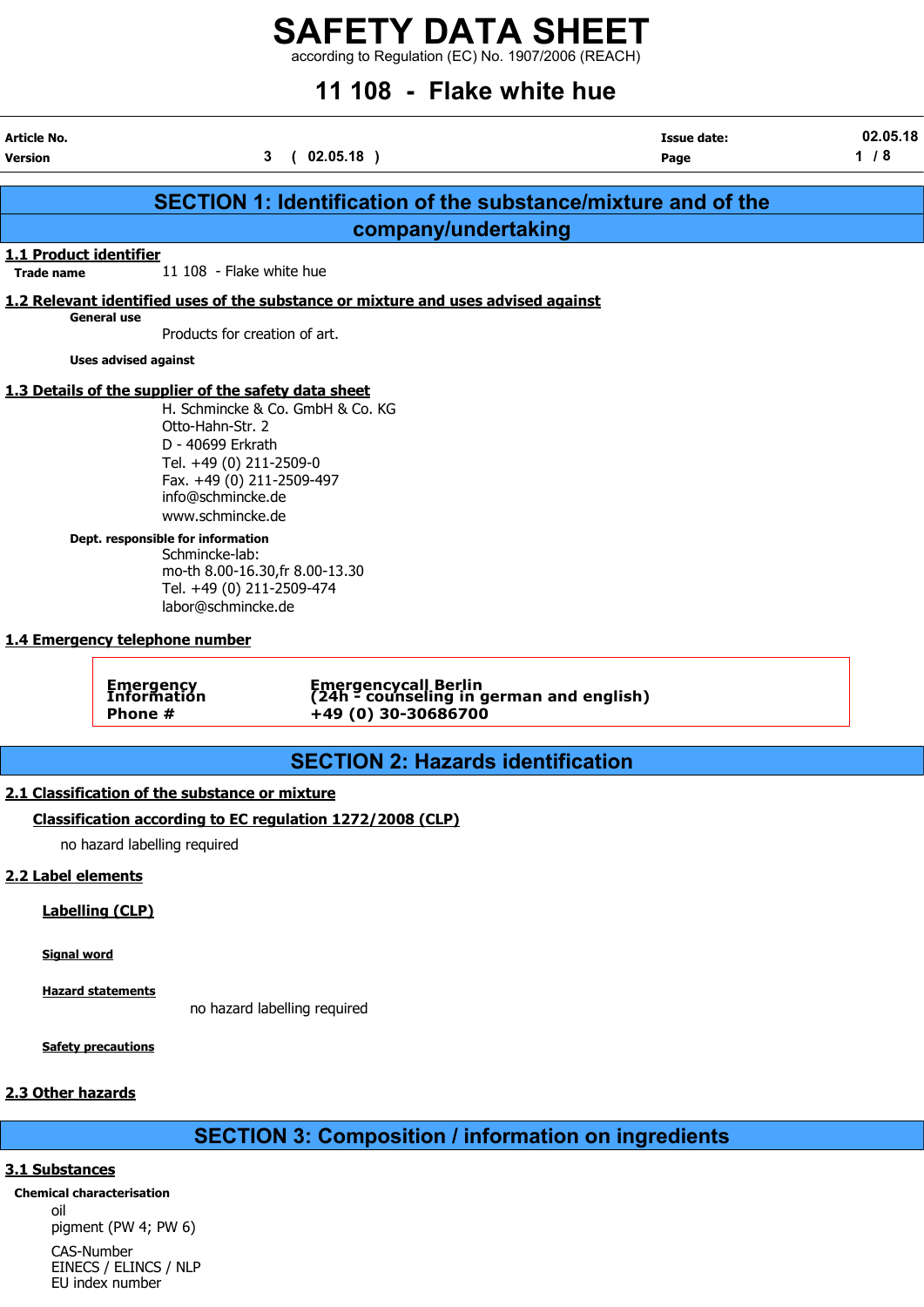according to Regulation (EC) No. 1907/2006 (REACH)

## 11 108 - Flake white hue

| Article No. |             | <b>Issue date:</b> | 02.05.18  |
|-------------|-------------|--------------------|-----------|
| Version     | 3(02.05.18) | Page               | <b>78</b> |

Customs tariff number REACH registration No. RTECS-no. Hazchem-Code CI-Number

#### 3.2 Mixtures

Substance 1

zinc oxide: 30 - 35 % CAS: 1314-13-2 REACH: 01-2119463881-32-0043 Aquatic Acute 1; H400 / Aquatic Chronic 1; H410

Additional information

## SECTION 4: First aid measures

#### 4.1 Description of first aid measures

#### General information

#### In case of inhalation

Seek medical treatment in case of troubles.

#### In case of skin contact

Remove residues with soap and water. Seek medical attention if irritation persists.

#### After eye contact

Immediately flush eyes with plenty of flowing water for 10 to 15 minutes holding eyelids apart. Subsequently consult an ophthalmologist.

After swallowing

Rinse mouth with water. Seek medical treatment in case of troubles.

#### 4.2 Most important symptoms and effects, both acute and delayed

#### 4.3 Indication of any immediate medical attention and special treatment needed

Treat symptomatically.

## SECTION 5: Firefighting measures

#### 5.1 Extinguishing media

Suitable extinguishing media

Use extinguishing material as appropriate for the surrounding area.

Extinguishing media which must not be used for safety reasons

strong water jet

### 5.2 Special hazards arising from the substance or mixture

In case of fire may be liberated: Carbon monoxide and carbon dioxide

### 5.3 Advice for firefighters

## Special protective equipment for firefighters

Additional information

## SECTION 6: Accidental release measures

### 6.1 Personal precautions, protective equipment and emergency procedures

Avoid contact with skin, eyes, and clothing.

## 6.2 environmental precautions

Discharge into the environment must be avoided.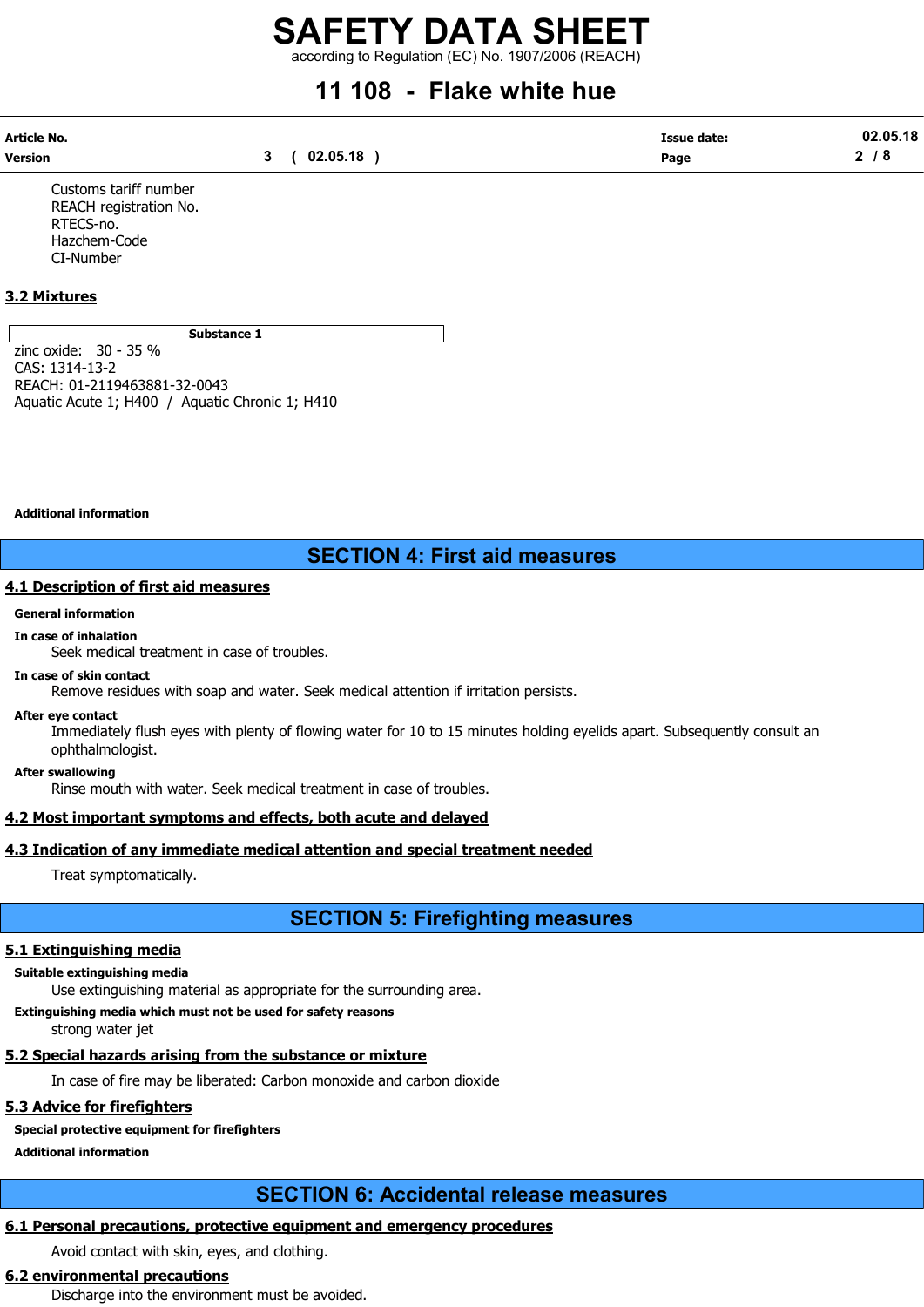according to Regulation (EC) No. 1907/2006 (REACH)

## 11 108 - Flake white hue

| Article No. |             | <b>Issue date:</b> | 02.05.18   |
|-------------|-------------|--------------------|------------|
| Version     | 3(02.05.18) | Page               | <i>1</i> 8 |

#### 6.3 Methods and material for containment and cleaning up

Methods for cleaning up

Take up mechanically. Wash spill area with plenty of water.

Additional information

#### 6.4 Reference to other sections

Dispose of waste according to applicable legislation. refer to section 13

### SECTION 7: Handling and storage

#### 7.1 Precautions for safe handling

#### Advices on safe handling

Handle in accordance with good industrial hygiene and safety practice.

Precautions against fire and explosion

#### 7.2 Conditions for safe storage, including any incompatibilities

Requirements for storerooms and containers Keep container tightly closed.

Hints on joint storage Storage class Further details storage temperature: 5 - 40 °C

#### 7.3 Specific end use(s)

No special measures necessary if stored and handled as prescribed.

## SECTION 8: Exposure controls/personal protection

#### 8.1 Control parameters

1314-13-2 zinc oxide

| $\mathop{\rm DEU}\nolimits$ | H-01191<br>uust<br>- 11<br>. | $- - -$<br>. אנ<br>$+1$ 499              | $\mathbf{m}$<br>$\mathbf{I}$ 1114/111          | $1 +$<br>.                                    |
|-----------------------------|------------------------------|------------------------------------------|------------------------------------------------|-----------------------------------------------|
| DEU<br>$\sim$               |                              | $\sim$ $\sim$<br>m<br>LUIUUU 1<br>$\sim$ | $m \sim$<br>$\mathbf{I}$ illy $\mathbf{I}$ ill | 0.1771<br>$\sim$ $\sim$ $+$ $+$ $\sim$ $\sim$ |

#### 8.2 Exposure controls

#### Occupational exposure controls

#### Respiratory protection

With correct and proper use, and under normal conditions, breathing protection is not required.

Hand protection

Eye protection

Body protection

General protection and hygiene measures

## SECTION 9: Physical and chemical properties

### 9.1 information on basic physical and chemical properties

| Form                             | pasty |     |     |
|----------------------------------|-------|-----|-----|
| Colour                           | white |     |     |
| Odour                            | weak  |     |     |
|                                  |       | min | max |
| Initial boiling point and        |       |     |     |
| boiling range                    |       |     |     |
| Melting point/freezing point     |       |     |     |
| Flash point/flash point range    |       |     |     |
| <b>Flammability</b>              |       |     |     |
| <b>Ignition temperature</b>      |       |     |     |
| <b>Auto-ignition temperature</b> |       |     |     |
| <b>Explosion limits</b>          |       |     |     |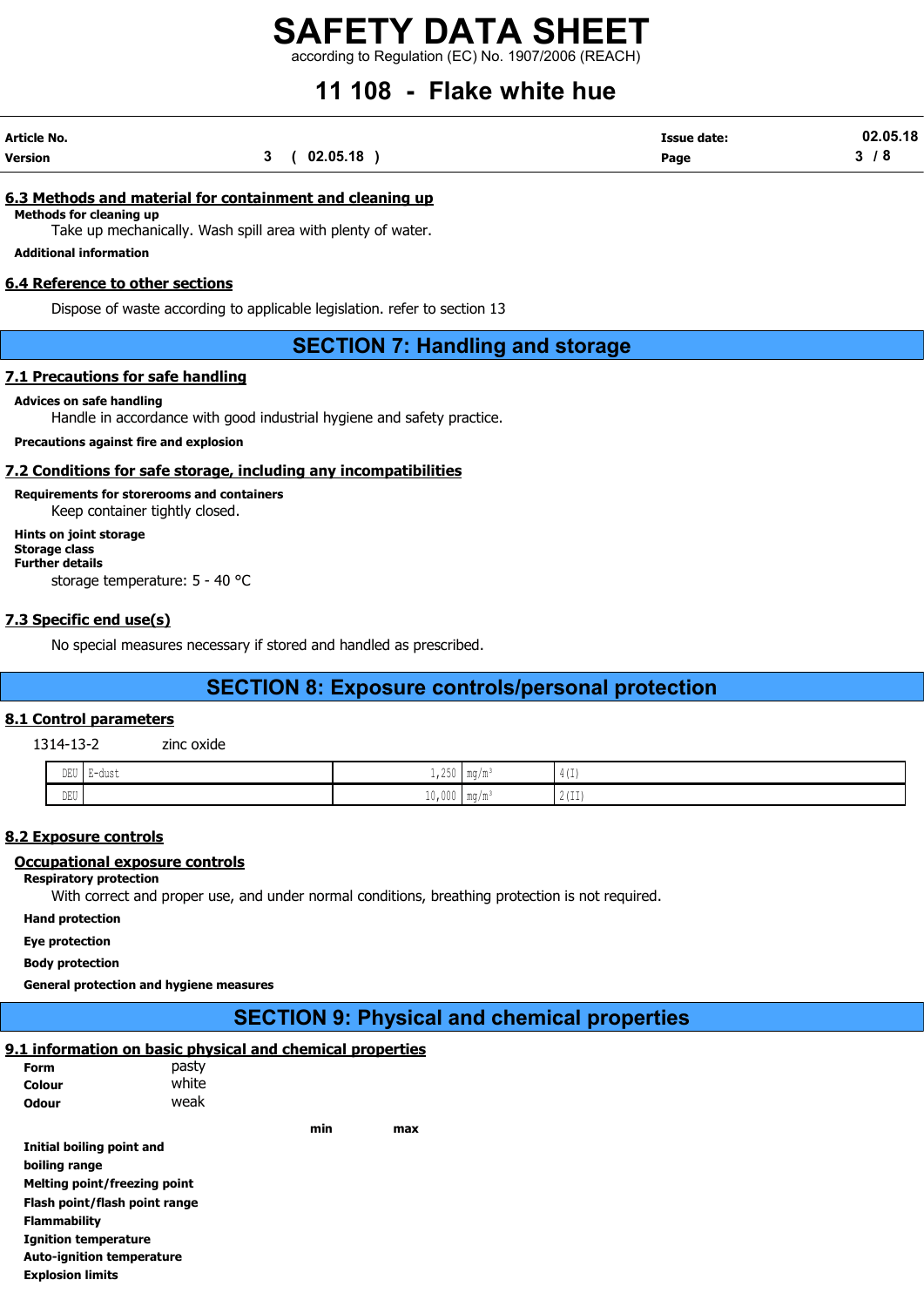according to Regulation (EC) No. 1907/2006 (REACH)

## 11 108 - Flake white hue

|                                                                                                                                                                                                                                                            |                              |                  | ww            | ,,,,,,,                                      |                            |       |                 |
|------------------------------------------------------------------------------------------------------------------------------------------------------------------------------------------------------------------------------------------------------------|------------------------------|------------------|---------------|----------------------------------------------|----------------------------|-------|-----------------|
| <b>Article No.</b><br><b>Version</b>                                                                                                                                                                                                                       | $02.05.18$ )<br>$\mathbf{3}$ |                  |               |                                              | <b>Issue date:</b><br>Page |       | 02.05.18<br>4/8 |
| <b>Refraction index</b>                                                                                                                                                                                                                                    |                              |                  |               |                                              |                            |       |                 |
| Partition coefficient: n-octanol/water<br><b>Danger of explosion</b>                                                                                                                                                                                       |                              |                  |               |                                              |                            |       |                 |
| Vapour pressure<br><b>Density</b><br><b>PH</b> value                                                                                                                                                                                                       |                              | $2,0 - 2,2$ g/ml |               |                                              |                            |       |                 |
| Viscosity dynamic of<br>Viscosity dynamic up to                                                                                                                                                                                                            |                              |                  |               |                                              |                            |       |                 |
| <b>Viscosity kinematic of</b><br>Viscosity kinematic up to                                                                                                                                                                                                 |                              |                  |               |                                              |                            |       |                 |
| 9.2 Other information                                                                                                                                                                                                                                      |                              |                  |               |                                              |                            |       |                 |
|                                                                                                                                                                                                                                                            |                              |                  |               | <b>SECTION 10: Stability and reactivity</b>  |                            |       |                 |
| 10.1 Reactivity<br>10.2 Chemical stability<br>10.3 Possibility of hazardous reactions<br>10.4 Conditions to avoid<br>frost and heat<br>10.5 Incompatible materials<br>10.6 Hazardous decomposition products                                                |                              |                  |               |                                              |                            |       |                 |
| 1314-13-2                                                                                                                                                                                                                                                  | zinc oxide                   |                  |               |                                              |                            |       |                 |
| oral                                                                                                                                                                                                                                                       | LD50                         | Rat              | $\rightarrow$ | 10000,000                                    | mg/kg                      |       |                 |
| inhalative                                                                                                                                                                                                                                                 | LC50                         | Rat              | $\rightarrow$ | 5,700                                        | mg/1                       | (4h)  |                 |
|                                                                                                                                                                                                                                                            |                              |                  |               | <b>SECTION 11: Toxicological information</b> |                            |       |                 |
| 11.1 Information on toxicological effects<br><b>Acute toxicity</b><br>In case of inhalation<br>No data available<br><b>After swallowing</b><br>No data available<br>In case of skin contact<br>No data available<br>After eye contact<br>No data available |                              |                  |               |                                              |                            |       |                 |
| <b>Practical experience</b>                                                                                                                                                                                                                                |                              |                  |               |                                              |                            |       |                 |
| General remarks                                                                                                                                                                                                                                            |                              |                  |               |                                              |                            |       |                 |
| <b>Toxicological tests</b>                                                                                                                                                                                                                                 |                              |                  |               |                                              |                            |       |                 |
| 1314-13-2<br>zinc oxide                                                                                                                                                                                                                                    |                              |                  |               |                                              |                            |       |                 |
|                                                                                                                                                                                                                                                            | EC50                         | Algae            |               | 0,170                                        | mg/1                       | (72h) |                 |
|                                                                                                                                                                                                                                                            |                              |                  |               | <b>SECTION 12: Ecological information</b>    |                            |       |                 |
| 12.1 Toxicity                                                                                                                                                                                                                                              |                              |                  |               |                                              |                            |       |                 |
| <b>Aquatic toxicity</b><br>EC50 Desmodesmus subspicatus: >= 114,2 mg/l (Hydrotox; 05/2224)                                                                                                                                                                 |                              |                  |               |                                              |                            |       |                 |

#### Practical experience

#### General remarks

#### Toxicological tests

| 121<br>14-<br>--<br>.<br>--<br>$\sim$ | zinc oxide |                   |       |                |                        |      |  |
|---------------------------------------|------------|-------------------|-------|----------------|------------------------|------|--|
|                                       |            | T250<br>コレコロ<br>. | Alqae | 170<br>J 1 1 U | MA OH<br>$\frac{1}{2}$ | 172h |  |

## SECTION 12: Ecological information

#### 12.1 Toxicity

#### Aquatic toxicity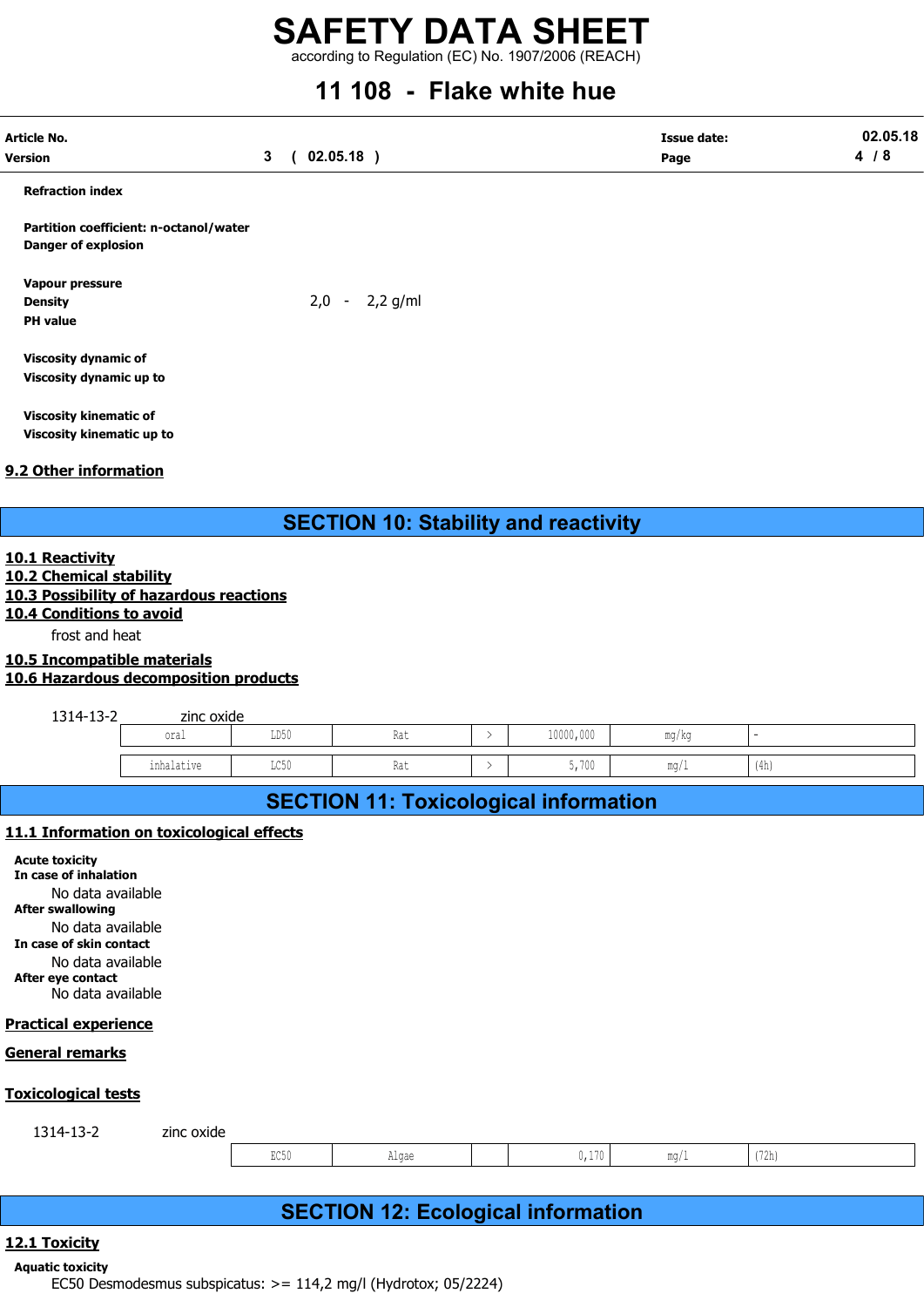according to Regulation (EC) No. 1907/2006 (REACH)

## 11 108 - Flake white hue

| Article No. |             | <b>Issue date:</b> | 02.05.18 |
|-------------|-------------|--------------------|----------|
| Version     | 3(02.05.18) | Page               | 5/8      |

Water Hazard Class WGK catalog number General information

#### 12.2 Persistence and degradability

Further details Product is partially biodegradable. Oxygen demand

#### 12.3 Bioaccumulative potential

Bioconcentration factor (BCF) Partition coefficient: n-octanol/water

#### 12.4 Mobility in soil

No data available

12.5 Results of PBT and vPvB assessment

No data available

#### 12.6 Other adverse effects

General information

#### Ecotoxicological effects

SECTION 13: Disposal considerations

#### 13.1 Waste treatment methods

#### **Product**

Waste key number

080112 waste paint and varnish other than those mentioned in 08 01 11

Recommendation

#### Contaminated packaging

Waste key number Recommendation

Non-contaminated packages may be recycled. Handle contaminated packages in the same way as the substance itself.

#### Additional information

SECTION 14: Transport information

#### 14.1 UN number

### 14.2 UN proper shipping name

ADR, ADN No dangerous good in sense of these transport regulations. IMDG, IATA

#### 14.3 Transport hazard class(es)

ADR, ADN IMDG IATA

### 14.4 Packing group

## 14.5 Environmental hazards

Marine Pollutant - IMDG Marine Pollutant - ADN

## 14.6 Special precautions for user

Land transport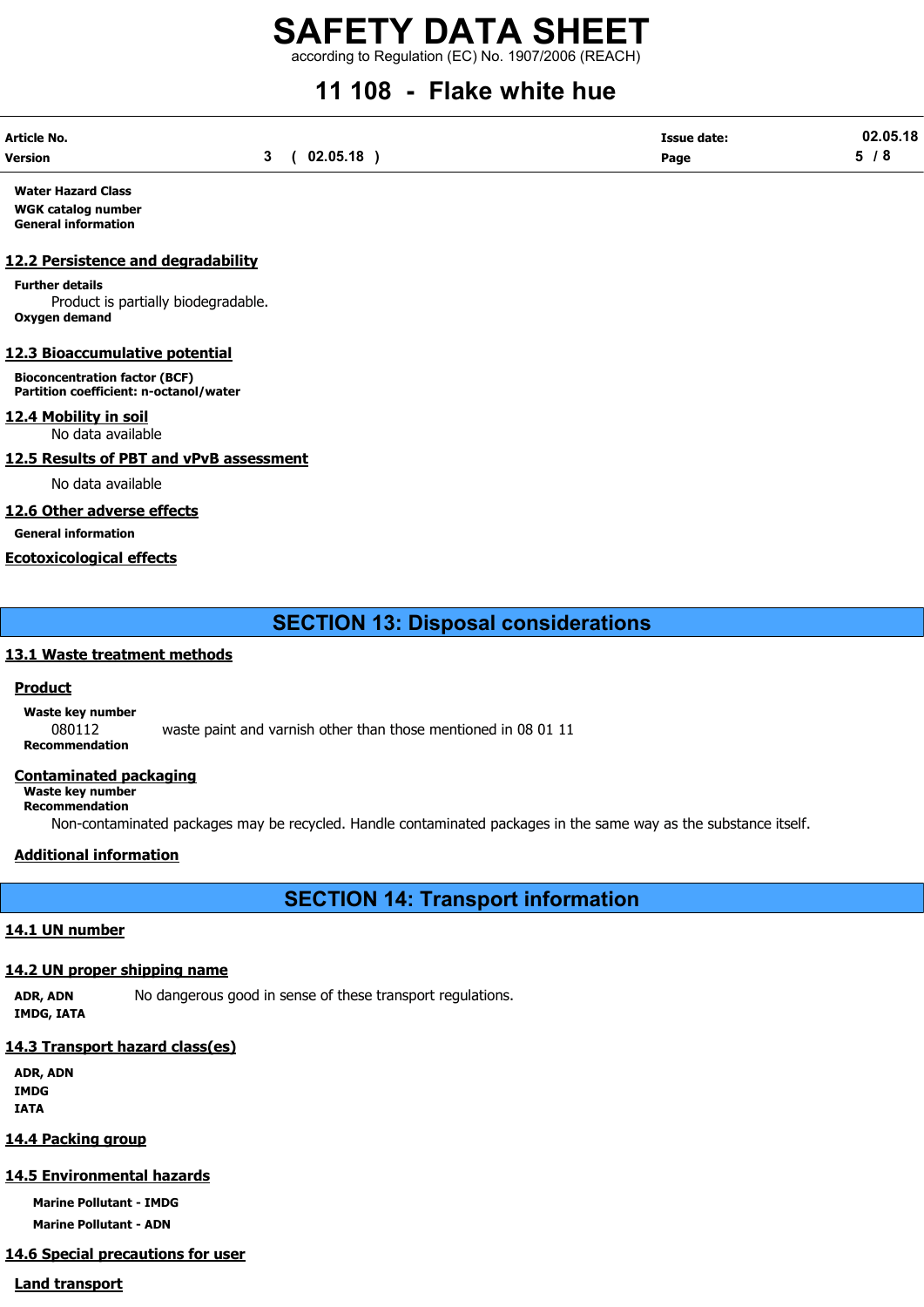according to Regulation (EC) No. 1907/2006 (REACH)

## 11 108 - Flake white hue

| Article No. |             | <b>Issue date:</b> | 02.05.18 |
|-------------|-------------|--------------------|----------|
| Version     | 3(02.05.18) | Page               | 6/8      |

Code: ADR/RID Kemmler-number Hazard label ADR Limited quantities Contaminated packaging: Instructions Contaminated packaging: Special provisions Special provisions for packing together Portable tanks: Instructions Portable tanks: Special provisions Tank coding Tunnel restriction Remarks EQ Special provisions

#### Inland waterway craft

Hazard label Limited quantities Transport permitted Equipment necessary Ventilation Remarks EQ Special provisions

#### Sea transport

EmS Special provisions Limited quantities Contaminated packaging: Instructions Contaminated packaging: Special provisions IBC: Instructions IBC: Provisions Tank instructions IMO Tank instructions UN Tank instructions Special provisions Stowage and segregation Properties and observations Remarks EQ

#### Air transport

Hazard Passenger Passenger LQ **Cargo** ERG Remarks EQ Special Provisioning

#### 14.7 Transport in bulk according to Annex II of MARPOL 73/78 and the IBC Code

No data available

## SECTION 15: Regulatory information

### 15.1 Safety, health and environmental regulations/legislation specific for the substance or mixture

#### National regulations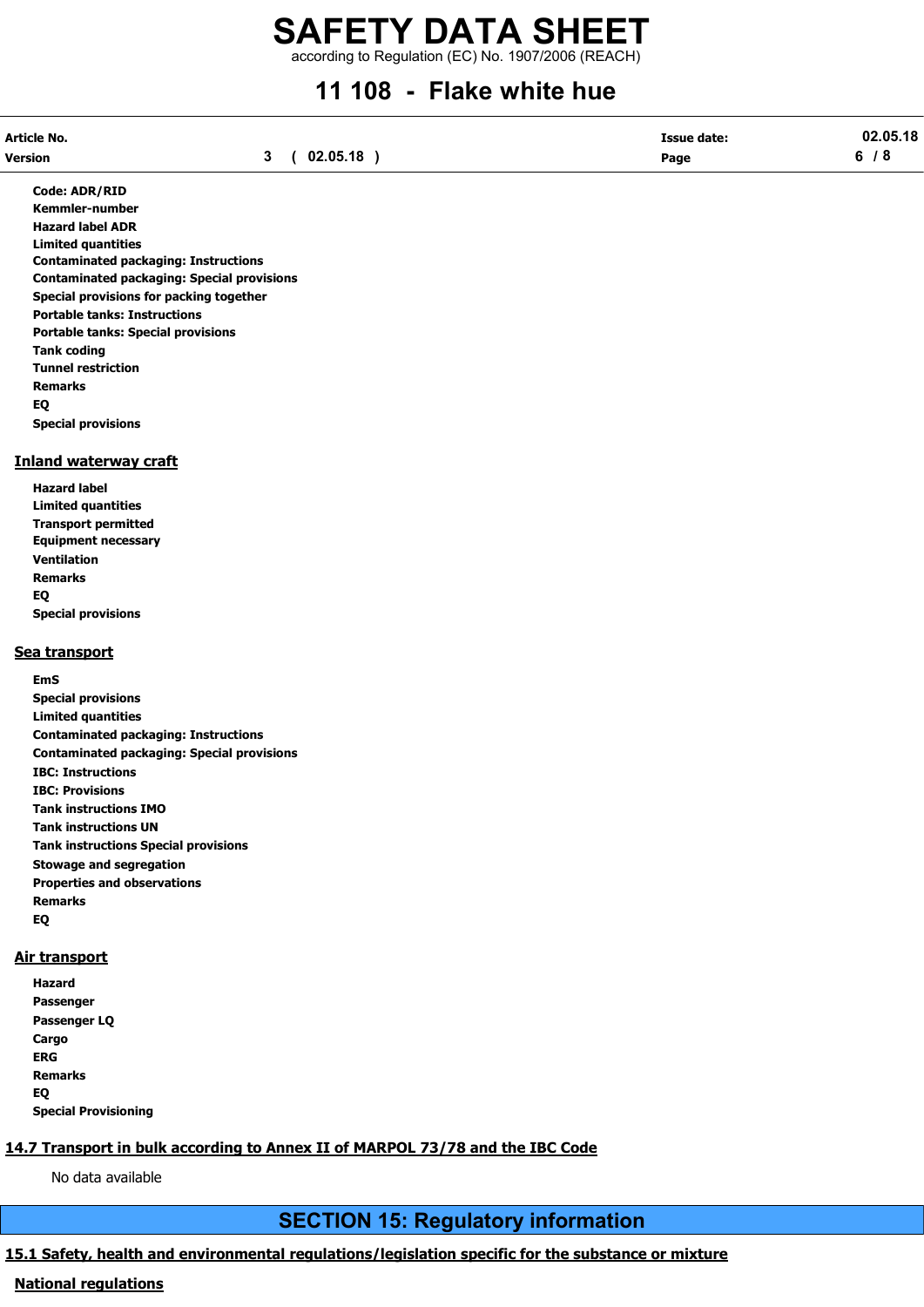according to Regulation (EC) No. 1907/2006 (REACH)

## 11 108 - Flake white hue

| Article No.    |             | <b>Issue date:</b> | 02.05.18 |
|----------------|-------------|--------------------|----------|
| <b>Version</b> | 3(02.05.18) | Page               | 7 / 8    |

#### Europe

Contents of VOC  $[%]$  0 % Contents of VOC

 $[a/L]$ 

Further regulations, limitations and legal requirements

#### **Germany**

Storage class Water Hazard Class WGK catalog number Incident regulation Information on working limitations Further regulations, limitations and legal requirements

#### Denmark

Further regulations, limitations and legal requirements

#### **Hungary**

Further regulations, limitations and legal requirements

#### Great Britain

Further regulations, limitations and legal requirements

#### Switzerland

Contents of VOC [%] Further regulations, limitations and legal requirements

#### USA

Further regulations, limitations and legal requirements Federal Regulations State Regulations

#### **Japan**

Further regulations, limitations and legal requirements

#### Canada

Further regulations, limitations and legal requirements

#### 15.2 Chemical Safety Assessment

## SECTION 16: Other information

#### Further information

Hazard statements (CLP) H400 Very toxic to aquatic life. H410 Very toxic to aquatic life with long lasting effects.

#### Further information

This information is abased on our current state of knowledge and describes the security standards applicable to our product for the purpose provided. The information provided here does not constitute a legally binding warranty of specific characteristics or of suitability for a specific application use of the product is thus to be adapted to the user's special conditions and checked by preliminary tests. We are thus unable to guarantee product characteristics or accept an liability for damage arising in connection with the use of our products.

#### Literature

For abbreviations and acronyms, see: ECHA Guidance on information requirements and chemical safety assessment, chapter R.20 (Table of terms and abbreviations).